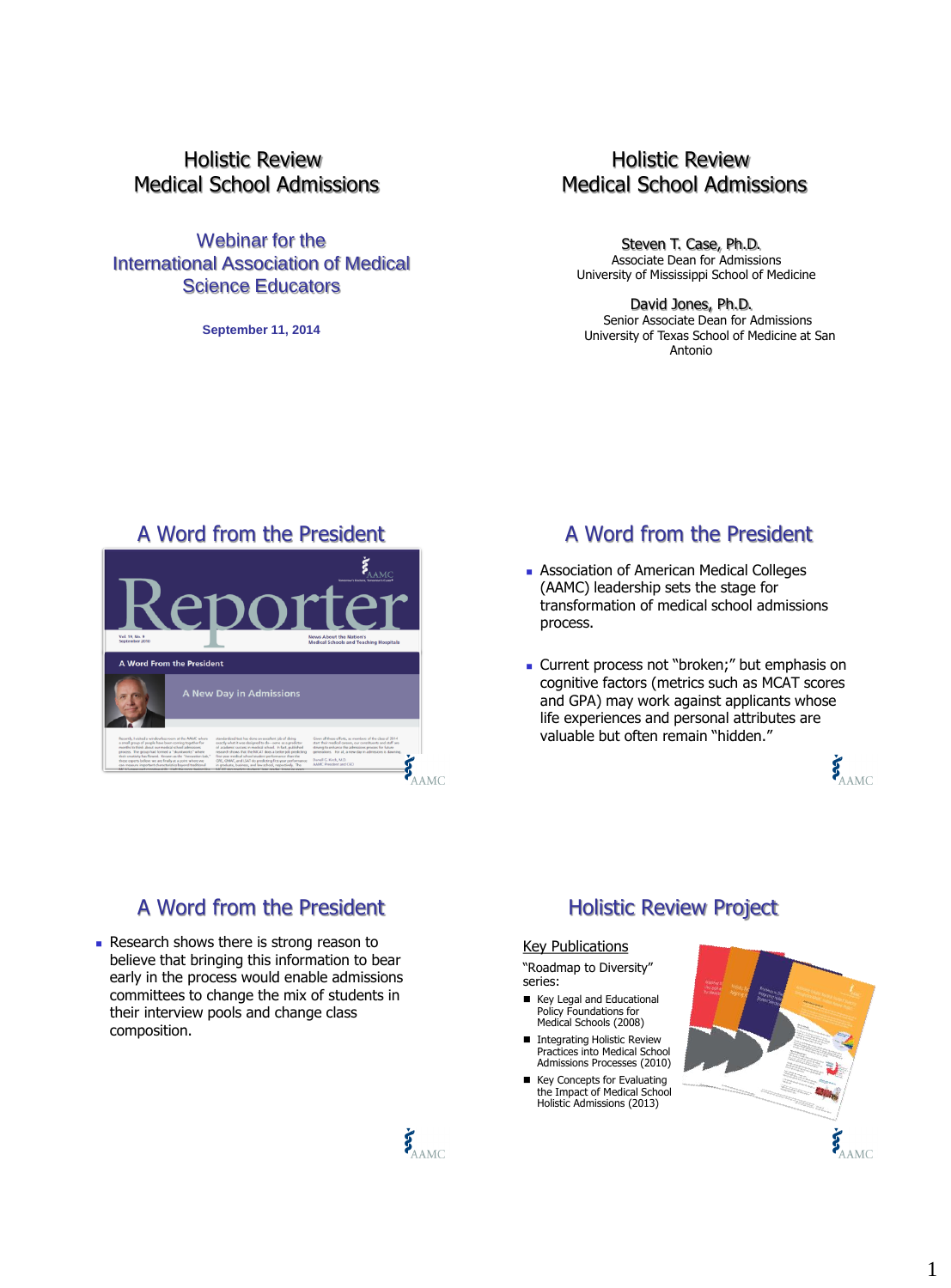#### Holistic Review in Admissions Workshop

"Challenging Conventional Thinking and Practice"

Hosted by 43 medical schools from 2010-2012

 $\boldsymbol{\xi}_{\text{AMC}}$ 

- Facilitator-led half-day event
- Participant guide and other tools
- School-specific post-workshop activities

## Holistic Review Project **Holistic Review Admissions**

#### Four Core Principals

1. Use broad selection criteria aligned with school's mission to promote diversity and achieve institutional excellence



### Multiple Dimensions of Diversity



### Holistic Review Admissions

#### Four Core Principals

- 1. Use broad selection criteria aligned with school's mission to promote diversity and achieve institutional excellence
- 2. Selection criteria should balance life experiences, personal attributes and academic metric



# Holistic Review Admissions

#### Four Core Principals

- 1. Use broad selection criteria aligned with school's mission to promote diversity and achieve institutional excellence
- 2. Selection criteria should balance life experiences, personal attributes and academic metric



# Holistic Review Admissions

#### Four Core Principals

- 1. Use broad selection criteria aligned with school's mission to promote diversity and achieve institutional excellence
- 2. Selection criteria should balance life experiences, personal attributes and academic metric
- 3. Give individualized consideration to what each applicant may offer to shape class

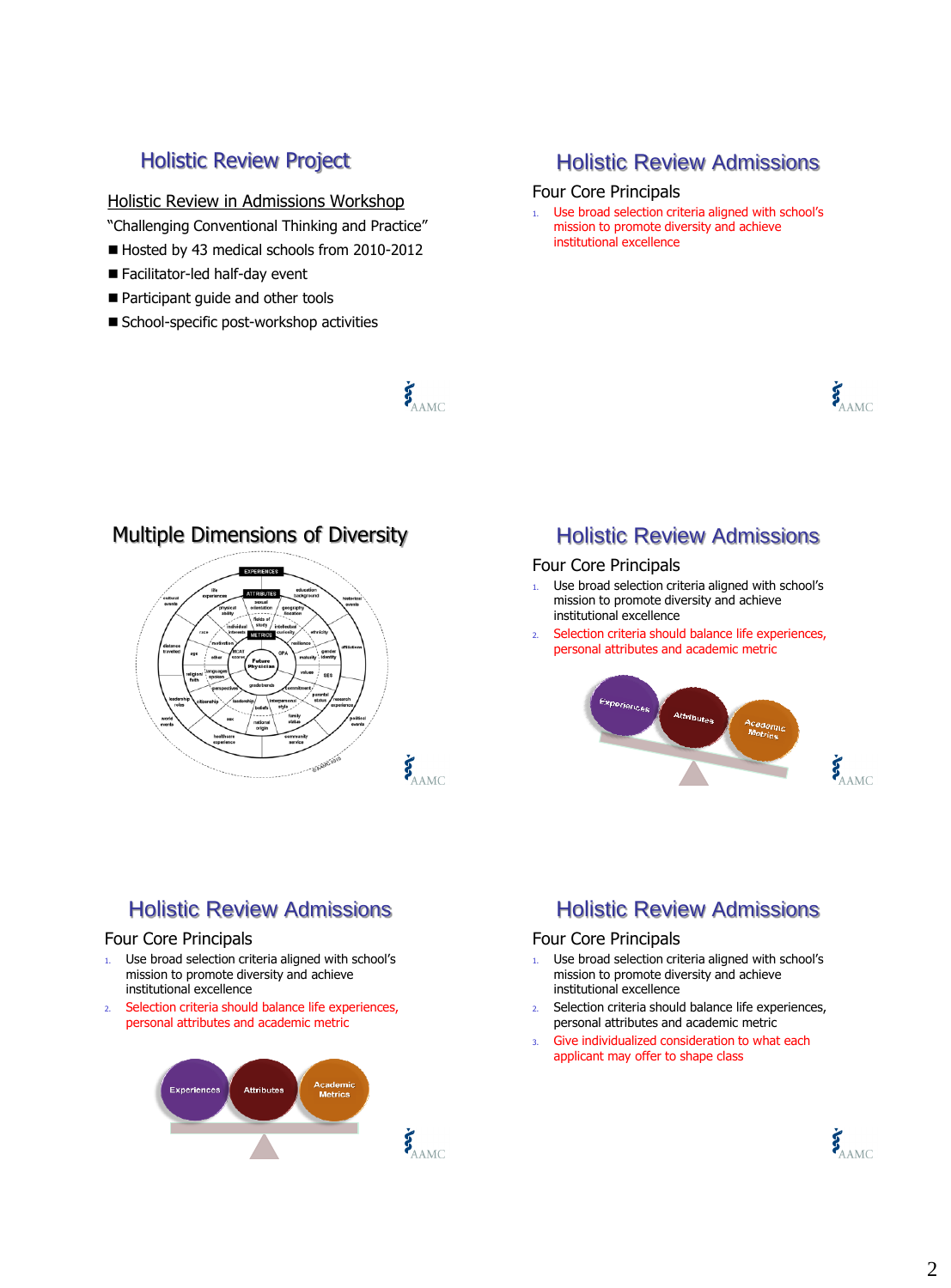# Holistic Review Admissions

#### Four Core Principals

- 1. Use broad selection criteria aligned with school's mission to promote diversity and achieve institutional excellence
- 2. Selection criteria should balance life experiences, personal attributes and academic metric
- 3. Give individualized consideration to what each applicant may offer to shape class
- 4. Consider race/ethnicity in narrowly tailored missionrelated context along with other demographics as permitted by law



## Holistic Review Admissions

Goal is to select not only those who can succeed, but those who can fulfill the school's mission and contribute to the diversity of a medical school class that can serve as a driver of educational excellence



# One School's Admissions Process

**School of Medicine (SOM) at**

**University of Mississippi Medical Center (UMMC)**



## UMMC SOM Admissions Process

- **Admissions process aligned with SOM** mission and diversity interests that were approved by Executive Faculty
- **As the admissions committee sought** more information required to conduct holistic review, additional stakeholders were engaged in the process



### UMMC SOM Admissions Process

**Admissions Staff** • *Metrics* • *Demographics* • *Residence*







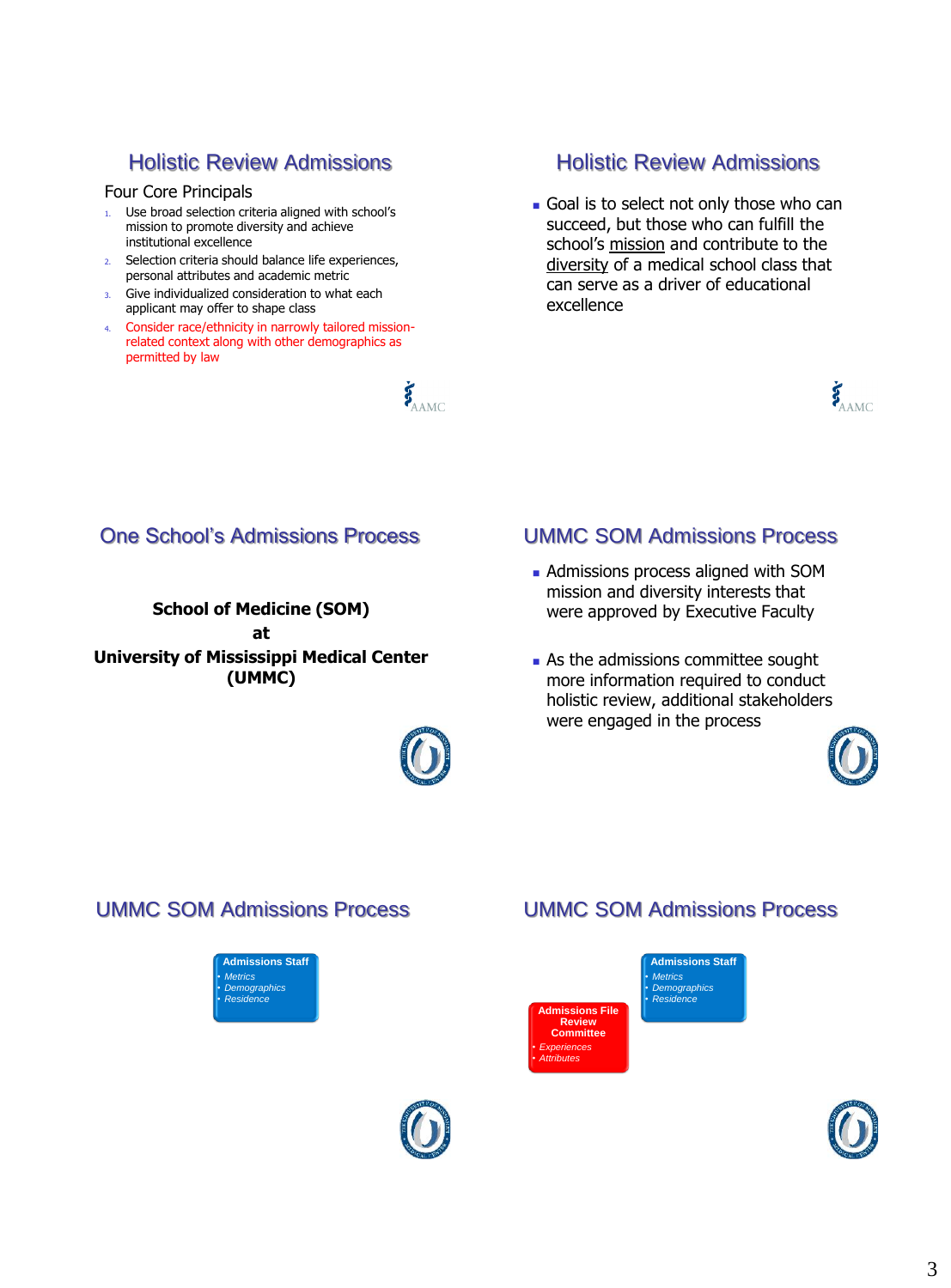

| Demographics |   |                            |   |   |   |                |                         | <b>Experiences</b> | <b>Attributes</b> |              |                           | <b>Metrics</b>        |                     |
|--------------|---|----------------------------|---|---|---|----------------|-------------------------|--------------------|-------------------|--------------|---------------------------|-----------------------|---------------------|
|              |   | Sex URM Disady FAP Rur Und |   |   |   |                | Ed<br><b>SES Disady</b> | tE.<br>(3.99)      | tA<br>(6.69)      | tMMI<br>(67) | all <sup>T</sup><br>(0.0) | <b>BCPM</b><br>(3.60) | <b>MCAT</b><br>(28) |
| M            | v |                            |   |   | v | D              | D                       | 4.83               | 7.75              | 75           | 7.49                      | 3.72                  | 23                  |
| M            |   |                            |   |   | v | $\overline{R}$ | D                       | 3.83               | 6.25              | 82           | 13.11                     | 3.46                  | 28                  |
| F            |   |                            |   |   | v | D              |                         | 4.16               | 7.50              | 61           | $-7.39$                   | 3.61                  | 26                  |
| M            |   |                            |   |   | Y | n              |                         | 5.83               | 6.75              | 63           | $-2.61$                   | 3.70                  | 26                  |
| M            |   |                            |   | Y |   | c              | D                       | 4.50               | 6.00              | 62           | $-8.56$                   | 4.00                  | 24                  |
| ×            |   |                            |   |   | v | n              |                         | 3.84               | 7.75              | 72           | 3.40                      | 3.66                  | 24                  |
| M            |   |                            |   | v |   | c              | D                       | 5.50               | 8.00              | 80           | 7.73                      | 3.38                  | 33                  |
| $\mathbf{r}$ |   |                            | v |   | v | c              | D                       | 3.67               | 7.00              | 71           | 6.43                      | 3.54                  | 27                  |
| M            |   |                            |   | v |   | c              | D                       | 3.83               | 7.00              | 63           | $-2.61$                   | 4.00                  | 30                  |
| M            |   |                            |   | Ÿ |   | $\overline{c}$ | $\overline{D}$          | 3.84               | 7.00              | RO           | 7.73                      | 3.83                  | 31                  |
| M            |   | Ÿ                          |   |   | v | $\overline{R}$ |                         | 4.84               | 6.25              | 82           | 16.08                     | 3.22                  | 32                  |
| F            |   |                            |   |   | Y | $\overline{R}$ |                         | 3.34               | 5.75              | 73           | 8.43                      | 2.95                  | 31                  |
| M            |   |                            |   |   | v | $\overline{D}$ |                         | 4.67               | 7.50              | 64           | $-2.00$                   | 4.00                  | 29                  |
| M            |   |                            |   |   | Ÿ | $\overline{B}$ |                         | 3.50               | 7.25              | 58           | $-10.47$                  | 3.84                  | 31                  |
| F            |   |                            |   | v | v | $\overline{D}$ | D.G                     | 3.84               | 7.25              | 59           | $-5.87$                   | 3.61                  | 27                  |
| F            |   |                            |   | Y |   | D              |                         | 4.51               | 8.25              | 68           | 4.36                      | 3.60                  | 39                  |
| F            | v |                            |   |   | v | B              |                         | 4.50               | 6.50              | 64           | $-2.66$                   | 3.61                  | 21                  |
| M            | v | v                          |   |   | Y | ٨              | L.A.G                   | 3.51               | 5.00              | 73           | 5.95                      | 3.10                  | 25                  |
| F            |   |                            |   |   | v | $\overline{D}$ | D                       | 3.84               | 6.25              | 65           | $-3.39$                   | 3.61                  | 33                  |
| F            |   |                            |   | Y |   | D              | D                       | 3.51               | 6.75              | 73           | 5.49                      | 3.90                  | 24                  |
| F            |   |                            |   |   | v | n              |                         | 4.50               | 5.25              | 63           | $-3.39$                   | 3.62                  | 28                  |
| M            |   |                            |   |   | Y | D              | D                       | 5.17               | 6.50              | 63           | $-5.39$                   | 3.73                  | 29                  |
| M            |   |                            |   |   |   | B              | D.A.G                   | 3.84               | 6.25              | 68           | 4.71                      | 3.23                  | 28                  |

## **Balanced Consideration Construction One School's Outcomes**

**School of Medicine (SOM) at University of Texas Health Science Center San Antonio (UTHSCSA)**

OF SCROCK OF MEDICINE<br>
OUT HEALTH SCIENCE CENTER

# UTHSCSA SOM

#### Background: Admissions process up to 1996

Over-reliance on GPA and MCAT (a formula); race/ethnicity used in admissions decisions using a separate selection process for Hispanic and African-American applicants (class = 200)



# UTHSCSA SOM

#### Impact of the Hopwood decision in 1996

Fifth Circuit Court: Hopwood vs. Univ. Texas "that race could not be used as a consideration in admissions"



OF SCREED WEBSINE

# 4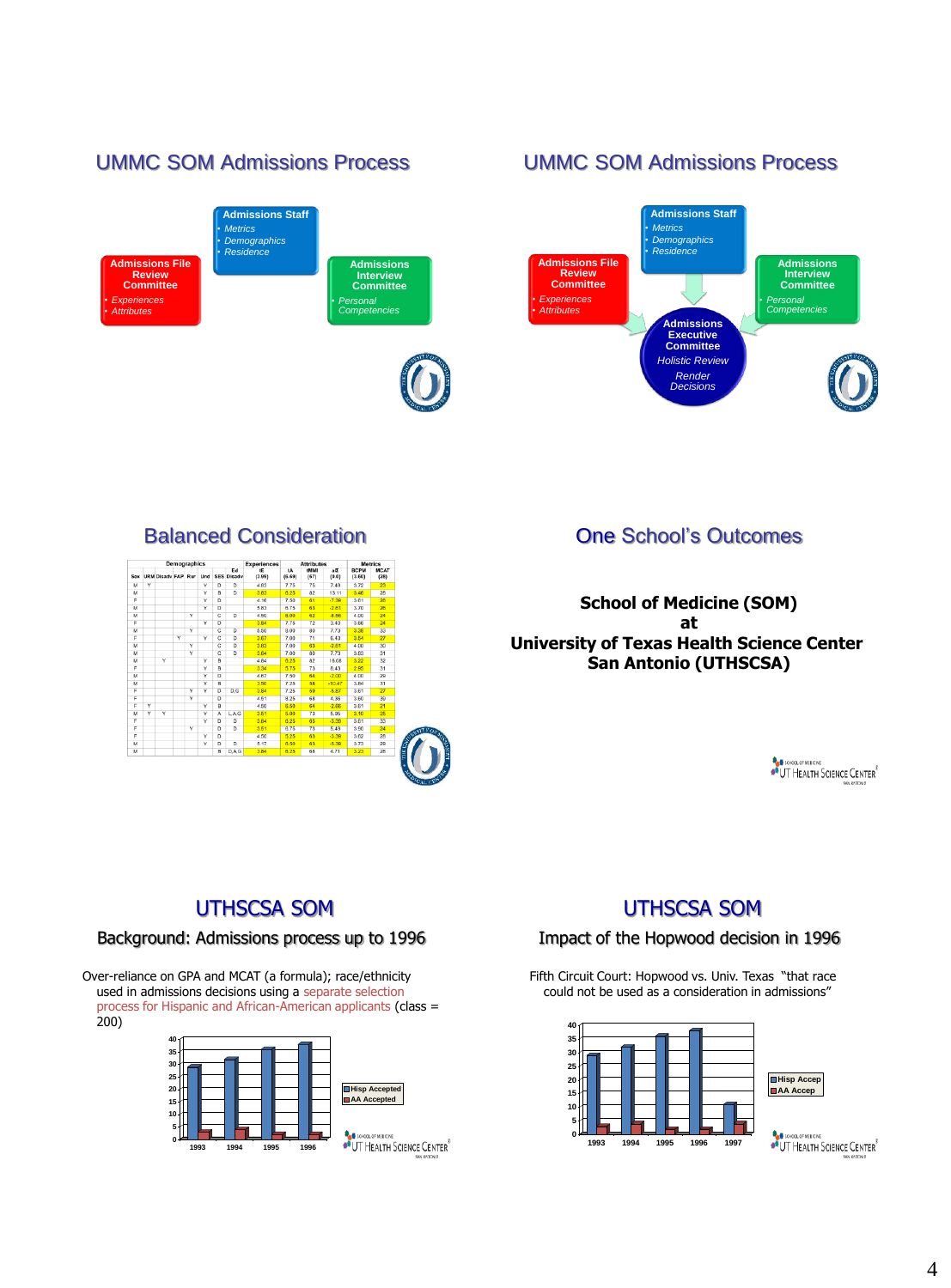## UTHSCSA SOM

Admissions process changes in response to the Hopwood decision – 1997

- A commitment of our dean and faculty to create a "Gateway to Diversity"
- Individualized, holistic evaluation included in initial and final review with a goal to balance both academic and personal attributes
- "Academic competence" used as guideline; only applicants viewed as being academically capable of completing the curriculum are invited for interview

OUT HEALTH SCIENCE CENTER

## UTHSCSA SOM

Admissions process changes in response to the Hopwood decision – 1997

- A commitment of our dean and faculty to create a "Gateway to Diversity"
- Interview applicants with essays only (without application, letters, coursework grades or MCAT scores)
- Final ranking by admissions committee based on composite academic and personal attributes, background characteristics, HPE (letters, etc), interview narratives and potential to contribute to future physician workforce

OF SCHOOL OF MEDICINE<br>OF UT HEALTH SCIENCE CENTER

#### Holistic Admissions: Gateway to Diversity

Hispanic and African-American applicants accepted post-Hopwood decision conclusion: Conclusion:



## Holistic Admissions: Gateway to Diversity

 It is not simply race/ethnicity that drives holistic admissions, it is the "……..balanced consideration of the multiple ways in which applicants may prepare for and demonstrate suitability as medical students and future physicians."\*

\*Roadmap to Diversity: Integrating Holistic Review Practices into Medical School Admissions Processes (AAMC, 2010)



### Holistic Admissions: Gateway to Diversity

An additional dimension of diversity! Applicants interviewed and accepted at only UTHSCSA SOM



## Holistic Admissions: Gateway to Diversity

.<br>Figure 2. Parent Income of Entering Medical Students in U.S. Medical Schools,<br>by Quintiles of U.S. Household Income, 1987-2005